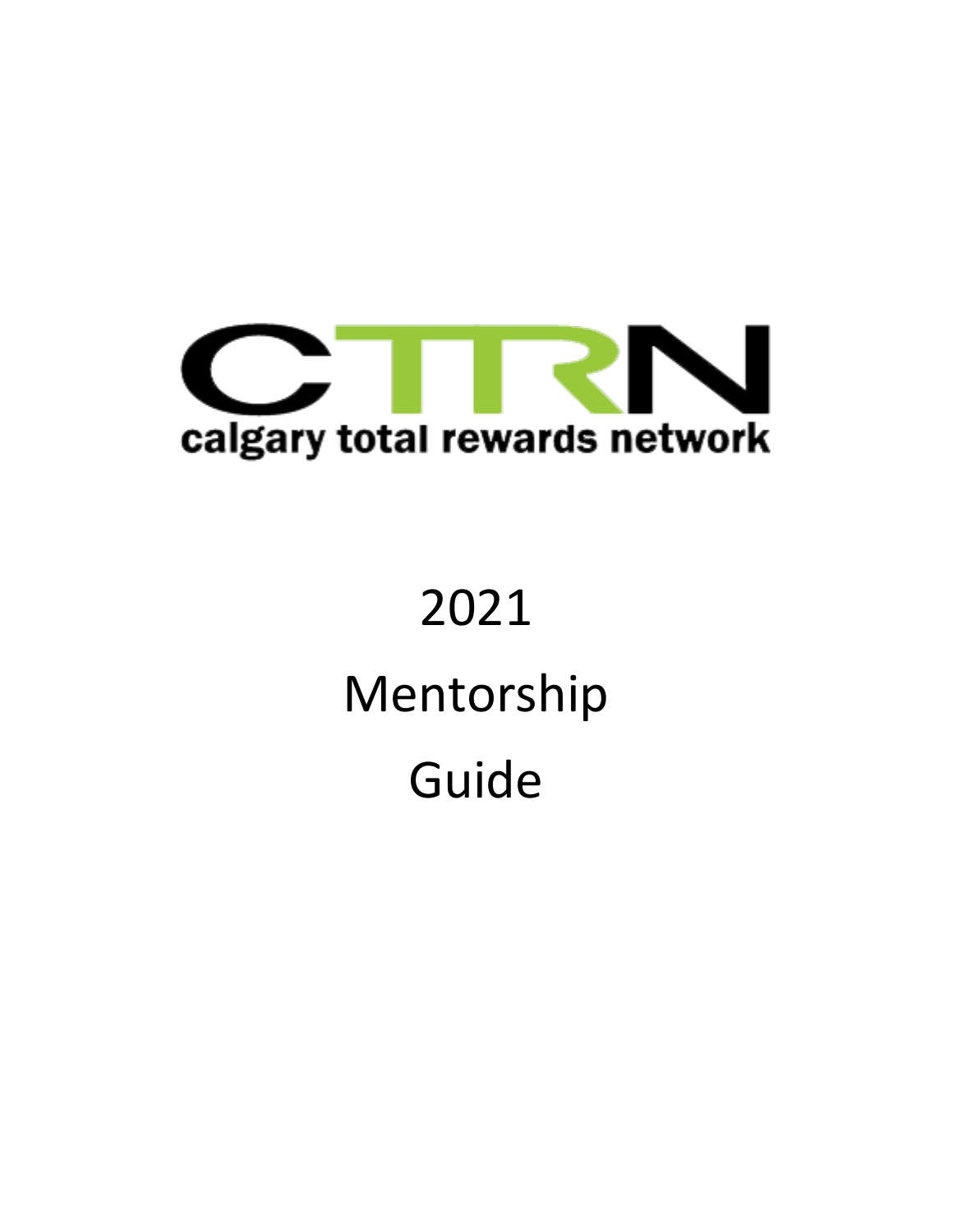# **Table of Contents**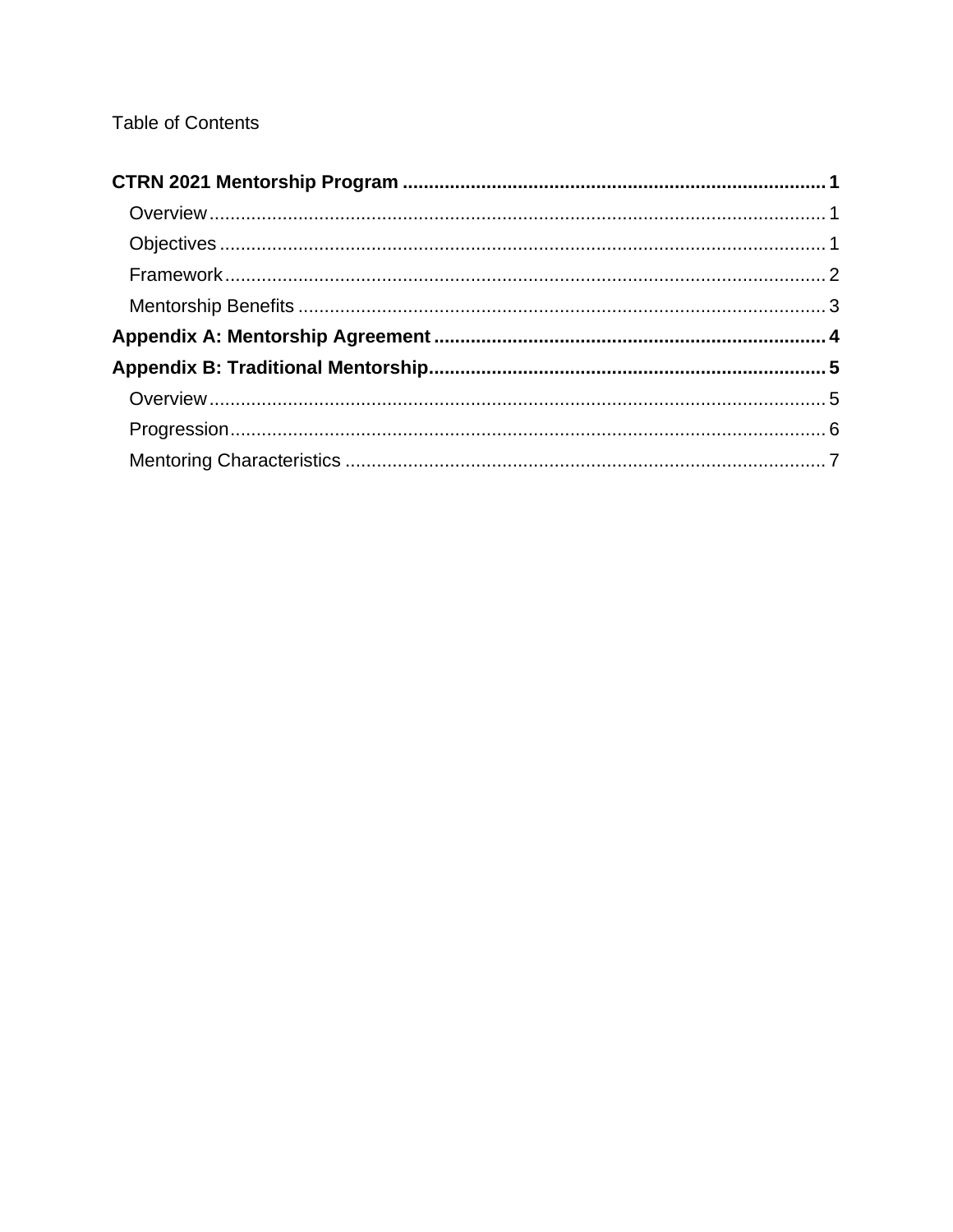#### **CTRN 2021 Mentorship Program**

#### <span id="page-2-1"></span><span id="page-2-0"></span>**Overview**

The Calgary Total Rewards Network (CTRN) strives to promote interaction, support professional growth, build connections, and to share knowledge and best practices about Total Rewards with our members and the greater HR community. In furthering this aim, the CTRN Mentorship Program is designed to enhance the learning and development opportunities our association provides. The program supports the promotion of the Total Rewards profession and helps to advocate for more postsecondary students and HR professionals to become interested in a career in Total Rewards.

We encourage our members to participate in the Mentorship Program, as a mentor or mentee. In addition, post-secondary students who are curious about the total rewards profession are encouraged to participate as mentees.

#### <span id="page-2-2"></span>**Objectives**

The 2021 Mentorship Program is focused on delivering one-on-one mentoring sessions in which mentors and mentees will **connect** with each other to explore the field of Total Rewards and relevant HR trends, **commit** to the mentoring relationship by discussing career and/or skill development goals, and **celebrate** achievements with each other during and after the mentorship program concludes.

For the first time, the CTRN has developed the mantra of **CONNECT. COMMIT. CELEBRATE.** to align the individual and collective growth that mentors and mentees will embark on during the four month mentoring relationship. As described on the next page, the CTRN has incorporated this mantra into the three phases of the mentorship program. This mantra ensures that mentors and mentees have guidance and structure to the mentoring relationship so that growth can be easily measured.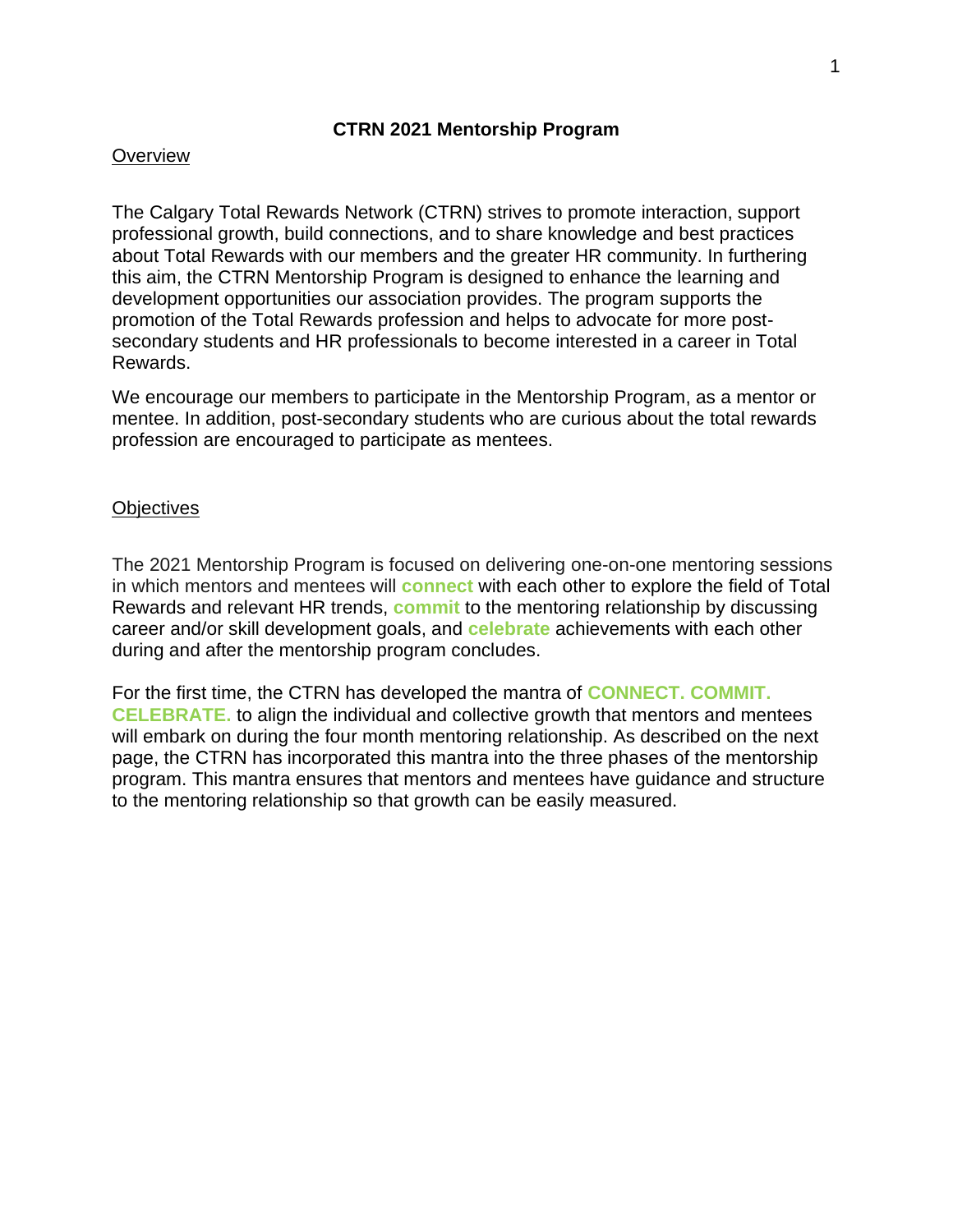## <span id="page-3-0"></span>Framework

The CTRN aims to guide mentors and mentees through three key phases by following the mantra of CONNECT. COMMIT. CELEBRATE.

## *Phase One: Igniting the Relationship (CONNECT)*

Mentors and mentees will attend a formal event for brief training and for an opportunity to meet other participants in the program. After the event, mentors and mentees will begin the mentoring relationship.

## *Phase Two: Engaged Learning (COMMIT)*

During the second month of the mentoring relationship, a mid-program evaluation will be conducted to elicit feedback from mentors and mentees through an informal interview. Evaluations will be collected and analyzed through initial program feedback to ensure objectives are steadily progressing.

## *Phase Three: Meaningful Reflections (CELEBRATE)*

A final program evaluation will be conducted in the last month of the mentorship program to elicit final feedback from mentors and mentees. Information will be collected to ensure continuous improvement for future sessions. By the end of the mentoring relationship, mentors and mentees will have developed new skills, enhanced personal and professional aptitude and gained a meaningful colleague and friend.

<span id="page-3-1"></span>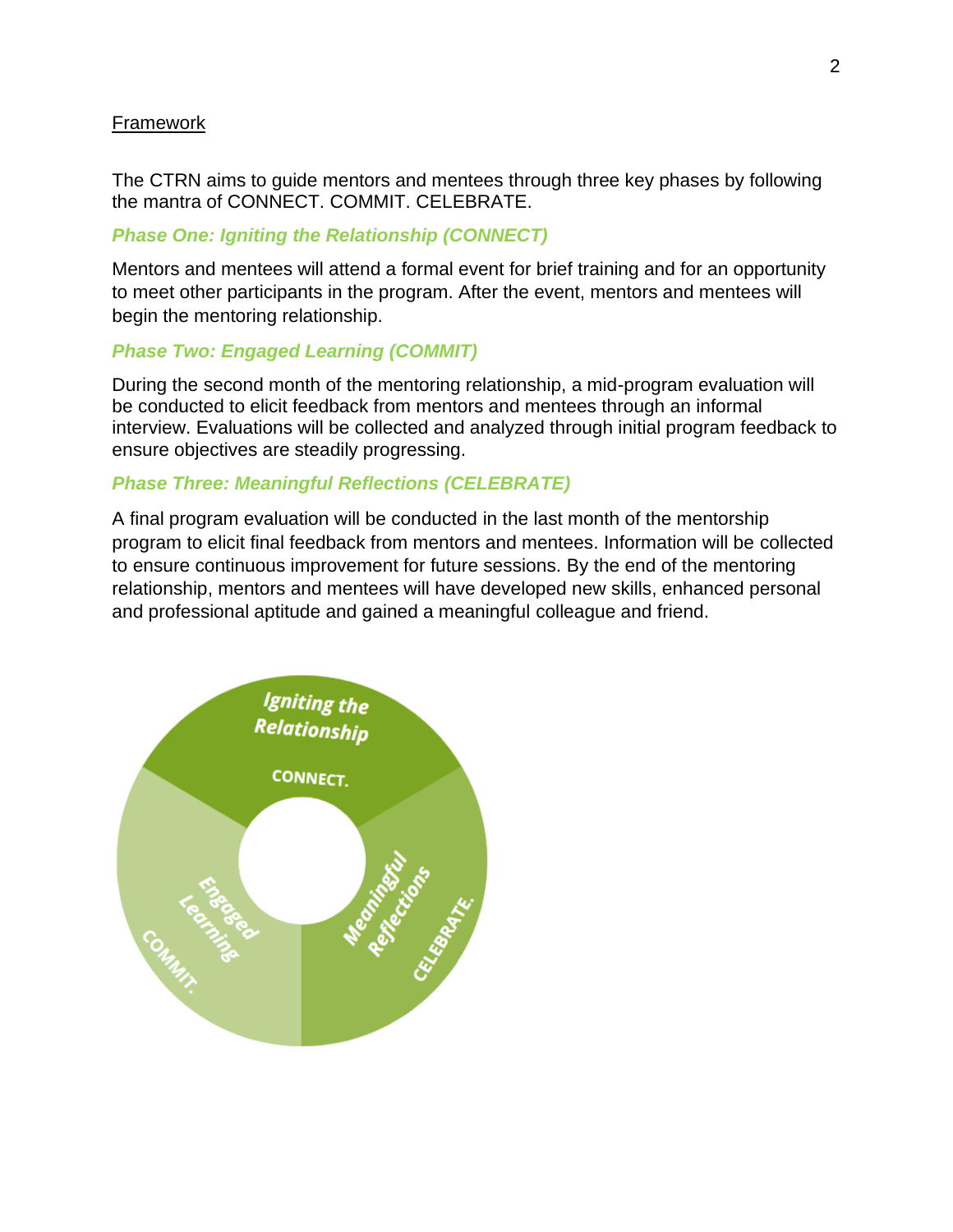## Mentorship Benefits

Through the three phases of a mentoring relationship, the CTRN Mentorship Program aims to provide the following program benefits for mentors and mentees.

## *Mentors will:*

- Obtain exposure to new perspectives and experiences from a different generation of mentees.
- Expand professional contacts by increasing visibility within the CTRN community.
- Enhance leadership skills by actively listening, role modeling, and counseling mentees during the mentoring relationship.
- Increase personal gratification by supporting mentees with learning outcomes and career development.
- Reflect on their career successes and challenges to inspire their mentees short term and long term aspirations.

## *Mentees will:*

- Accelerate their understanding of the total rewards profession and the CTRN community by engaging in different learning opportunities featured during the year.
- Receive vital career knowledge and perspectives from their mentors through honest feedback and guidance.
- Establish or expand professional contacts by increasing visibility within the CTRN community through new interactions
- Become empowered towards their professional and personal development by increasing social and academic confidence.
- Cultivate their individual growth through the duration of the mentoring relationship resulting in higher self-esteem.
- Acquire new knowledge and skills pertaining to the personal goals established at the beginning of the mentoring relationship.
- Develop positive principles and values from their mentors which can then be transferred into their careers or personal lives.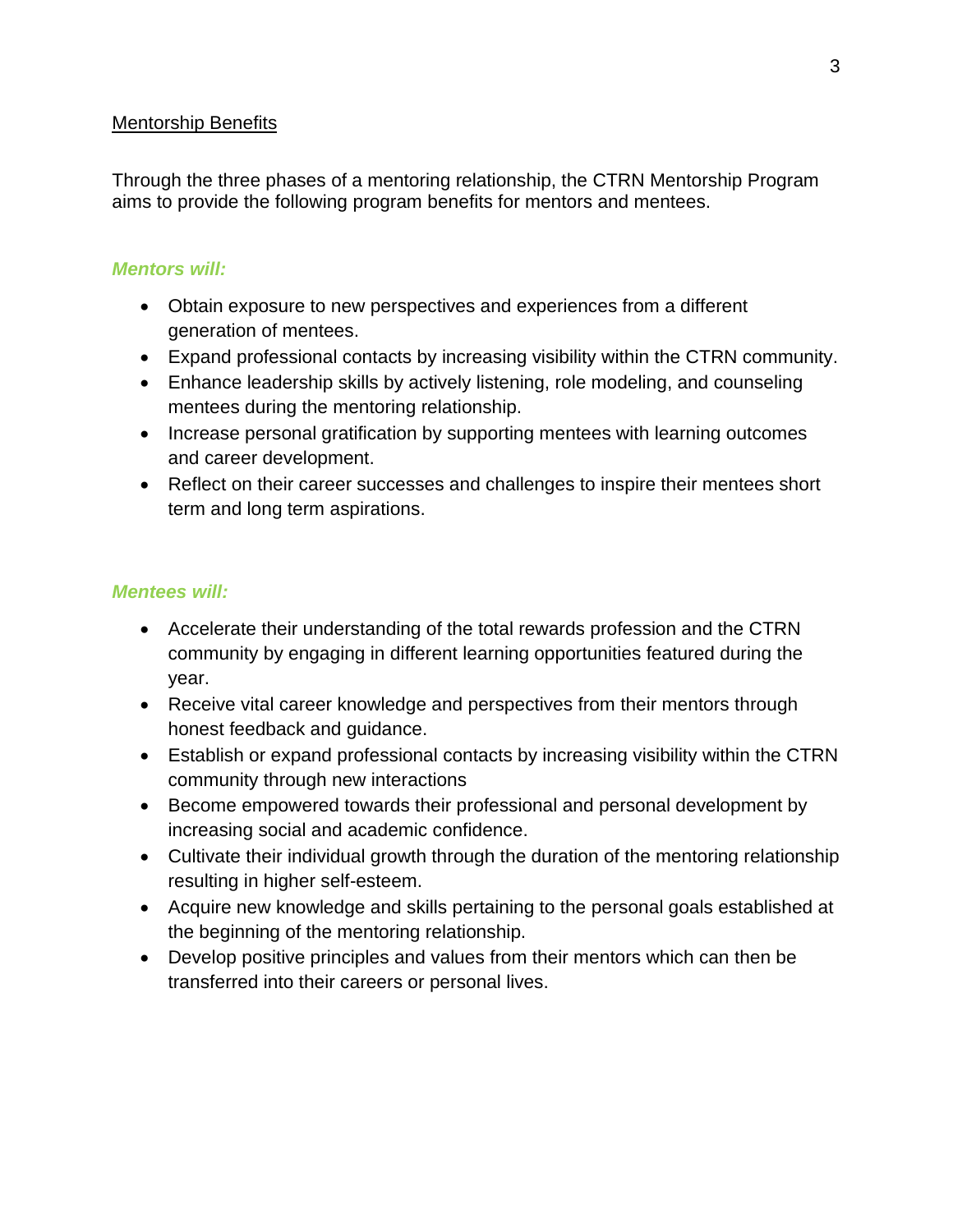## **Appendix A: Mentorship Agreement**

<span id="page-5-0"></span>The CTRN is committed to creating a safe and respectful environment for all mentorship participants. This ensures that mentors and mentees can fulfil their roles and responsibilities during the mentoring relationship, so that the experience can be rewarding for both individuals. While this agreement is optional, CTRN encourages mentors and mentees to read and sign this form before starting the mentoring relationship.

## *Agreement terms:*

- 1. We agree that the mentoring relationship is centred around learning and is intended to assist us with career development and/or skill development during the mentoring relationship.
- 2. Information and experiences discussed during the mentoring relationship are to enhance our knowledge, but will be kept in confidence among ourselves, unless otherwise agreed upon.
- 3. Consistent communication will be a key driver in our mentoring relationship:
	- a. **As a mentee**, I agree to organize and coordinate meetings with my mentor in a timely and respectful manner.
	- b. **As a mentor,** I agree to work with my mentee to establish a meeting date and time that is mutually beneficial.
- 4. We agree to commit a minimum of two hours each month to achieve our goals during the four-month program.
- 5. Should the mentoring relationship end prior to July, we will then email the **Director, Membership Development, Tamara Vavan** at [contactus@calgarytotalrewards.com](mailto:contactus@calgarytotalrewards.com) for guidance and next steps.
- 6. To measure the effectiveness of our mentoring relationship and the Mentorship Program, we agree to engage in two evaluations that will be distributed via email during specified intervals duration the four-month program.

| <b>First and Last Name:</b> | Signature: |
|-----------------------------|------------|
|-----------------------------|------------|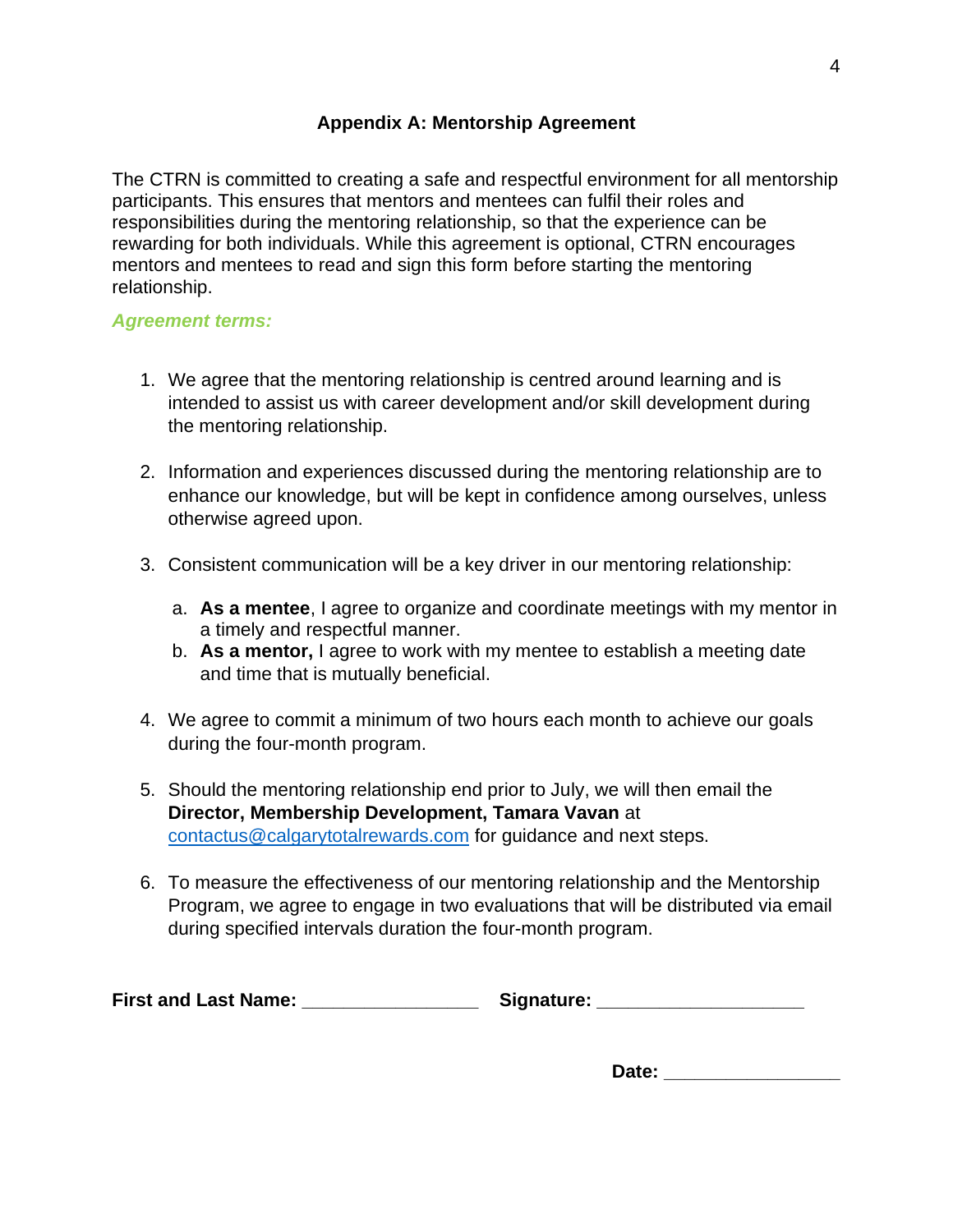## **Appendix B: Traditional Mentorship**

## <span id="page-6-1"></span><span id="page-6-0"></span>**Overview**

## *Introduction to Mentoring*

Mentoring is a modern training method that is used for the establishment of rapport between two individuals. Within this relationship, a highly experienced professional (mentor) will aid a less experienced individual (mentee) with career development in either the same organization or industry as the professional.<sup>1</sup> This relationship is established on the foundation that knowledge, skills and experience will be shared through informal networks and interactions in which the professional has developed.<sup>2</sup>

## *Participant Identification*

Through senior positions or advanced experience, a mentor can be identified because they have the competencies to provide professional support and learning opportunities to inexperienced individuals.<sup>2</sup> On the contrary, mentees are identified as individuals seeking learning and development support and career guidance because of the limited knowledge and skills they currently encompass.

## *Roles and Responsibilities*

In a mentoring relationship, the main activity conducted is advising. The mentor will provide guidance pertaining to career development and assist the mentee with the best route to take in order to achieve their aspirations.<sup>2</sup> The mentor will facilitate the exploration of needs, desires, motivations, and thought processes to support their mentees personal decisions.<sup>3</sup> As for mentees, they are encouraged to take control of the mentoring relationship by asking their mentors insightful questions that reflect their career interests and goals.<sup>3</sup>

#### *Learning Involved in a Mentoring Relationship*

Mentors will work closely with mentees to develop new perspectives as they engage in the mentoring relationship.<sup>3</sup> Mentors will provide business insights and share invaluable experiences, so they will learn how to lead mentees to achieve their personal aspirations.

Mentees will acquire the necessary skills to become successful within their industry. This is primarily achieved from the psychosocial support that is developed with their mentor through role modeling, counseling, confirmation, acceptance, and friendship.<sup>4</sup>

<sup>1</sup> Ridhi and Rangnekar, "Workplace Mentoring and Career Resilience," 205.

<sup>2</sup> Johnson, Geal and Munro, "Essential Skills for L&D," 31.

<sup>3</sup> Hutcheson, "Creating a Development Culture Through Mentoring," 26.

<sup>4</sup> Wu, Turban and Cheung, "Social Skill in Workplace Mentoring Relationships," 62.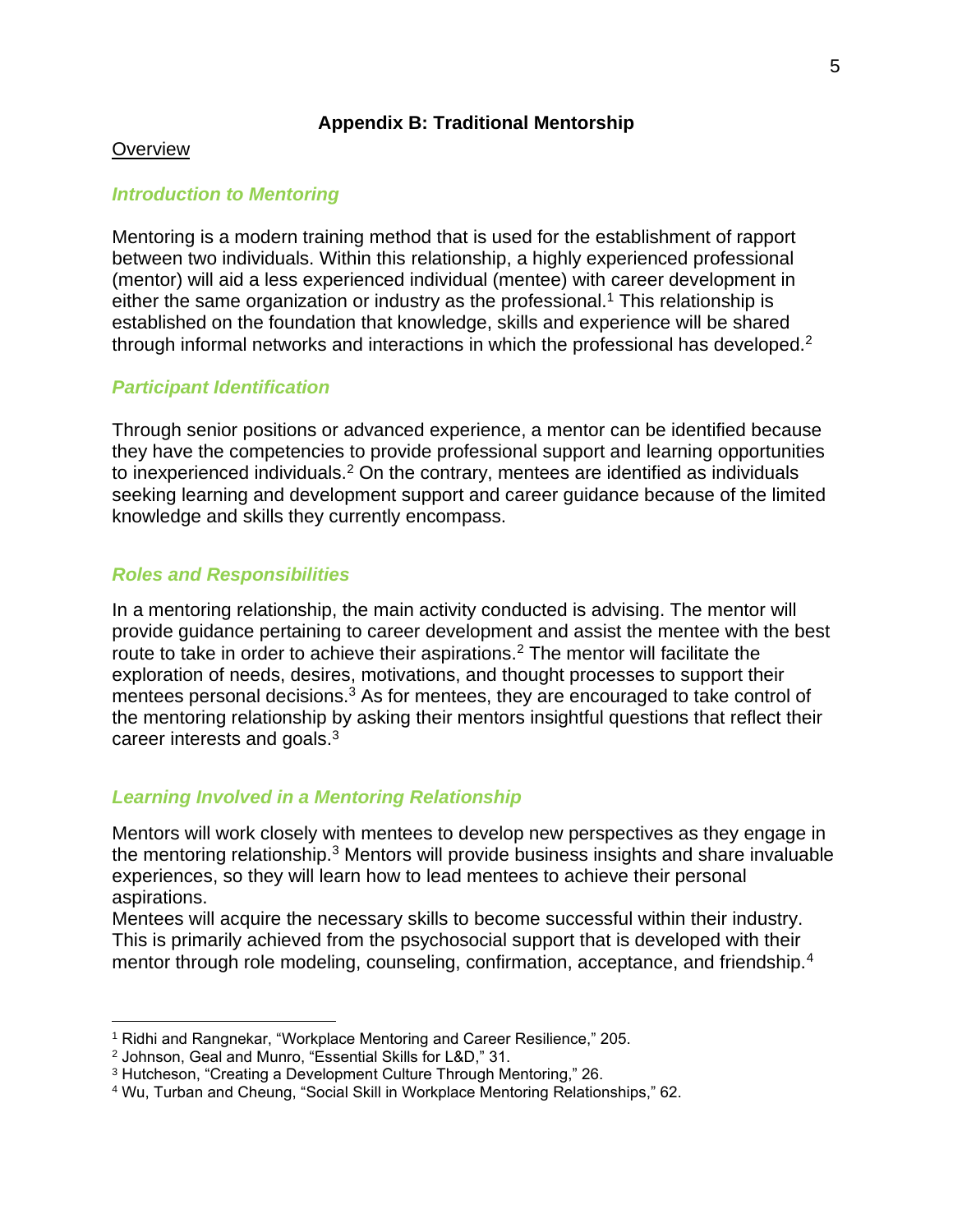#### <span id="page-7-0"></span>Progression

There are four stages of a mentoring relationship as noted by Author and Boston University Professor, Kathy Kram<sup>5</sup>:

- **(1)** *Initiation.* Mentors and mentees start to interact with each other by sharing experiences and identifying common characteristics and goals they want to achieve in the relationship.
- **(2)** *Cultivation.* Expectations and goals discussed in the initiation stage are explored within this stage of the mentoring relationship. Mentors and mentees leverage the rapport and trust they have established with each other to achieve personal growth.
- **(3)** *Separation.* The mentoring relationship undergoes a structural or psychological change between the mentor and mentee which leads to the development of new skills and knowledge. A desire for greater autonomy from the mentee is also experienced during this stage and may lead to the termination of the mentoring relationship.
- **(4)** *Redefinition.* Changes from the separation stage now define the longevity and success of the mentoring relationship which leads to either a peer-based relationship or a friendship that lasts indefinitely.



<sup>5</sup> Kathy E. Kram, "Phases of the Mentor Relationship," 614.